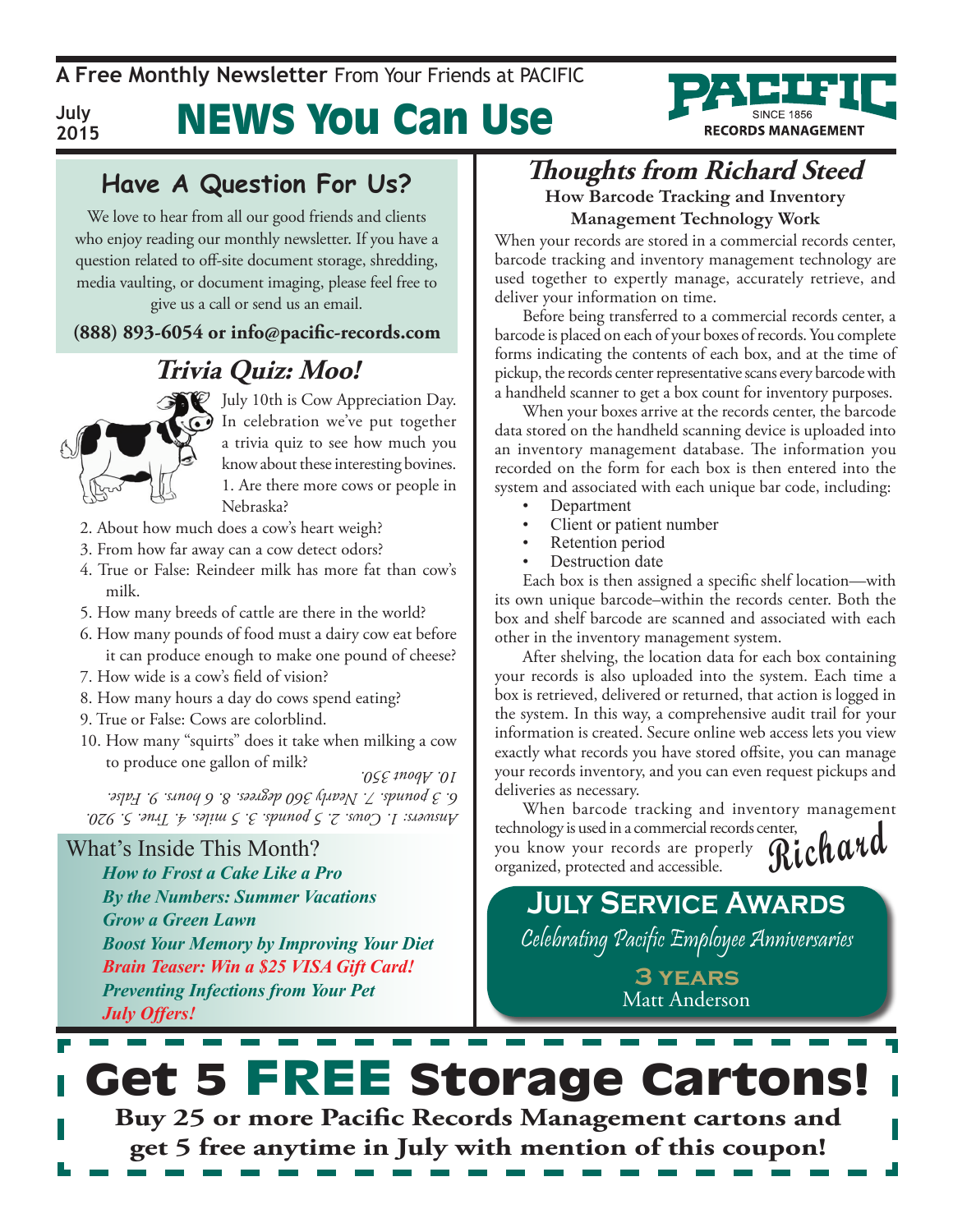### **Firework Viewing Safety**



The National Council of Fireworks Safety recommends public fireworks displays as a safe alternative to using fireworks yourself. Although you are not handling and lighting the fireworks, there are some safety precautions you should take when attending a public display.

Spectators should obey all show personnel and respect all safety barriers

set up in the area. The best viewing locations are a quarter of a mile or more away. Attempting to get close to the firing area with the hopes of seeing a better show will actually decrease your chance of enjoying the action.

Although it is rare, occasionally a firework component may fall to the ground without exploding. These materials should never be touched. If you come across any firework or portion of one, notify law enforcement or fire personnel immediately.

If you are headed out to a fireworks show and think your dog might enjoy it too, think again. Pets have very sensitive ears and the noise from a fireworks display can be quite uncomfortable for them. They will be much happier safe at home.

Finally, don't bring your own fireworks to a public display. Sparklers, fountains, and other items are dangerous when handled and detonated where a crowd is present. You'll find plenty of excitement by just watching the show.

#### **How to Frost a Cake Like a Pro**

Do you envy the beautiful cakes you see in the bakery window? It doesn't have to be hard to frost a cake properly. The first step is to let your cake cool completely before frosting. Remove the first layer and place on a turntable (these can be found at kitchen supply stores for less than \$20). Using a serrated



knife, shave off the domed surface, and then repeat this with each layer. This ensures that your cake will be level and even.

Once the layers are trimmed, place just one layer on the turntable. Spread a 1/2-inch layer of frosting using a metal spatula. Place the next layer on top. Frost the entire cake with a very thin layer of frosting, called the "crumb coat." Place the cake in the refrigerator until the frosting is set.

Remove the cake from the refrigerator and spread the remaining frosting all over the cake. Hold the spatula vertical to the cake sides and turn the turntable until the icing is smooth on the sides. Smooth the top of the cake as well. Finish decorating your cake with flowers, icing decorations, or candy.

### **July Holidays and Events**

3 Compliment Your Mirror Day 3 Stay Out of the Sun Day 4 Independence Day 4 International Day of Cooperatives 5-11 National Farrier's Week 6 Take Your Webmaster to Lunch Day 7 Father-Daughter Take a Walk Together Day 7 Tell the Truth Day 10 Cow Appreciation Day 11 Bald Is In Day 11 World Population Day 12-18 Sports Cliché Week 13 Embrace Your Geekness Day 13 Gruntled Workers Day 13 International Town Criers Day 18 National Woodie Wagon Day 18-26 National Moth Week 19 Lake Superior Day 19 National Ice Cream Day 19-25 Captive Nations Week 20 National Get Out of the Doghouse Day 21 No Pet Store Puppies Day 22 Rat-Catchers Day 23 Hot Enough For Ya Day 24 National Drive-Thru Day 24 National Tell an Old Joke Day 25 National Day of the Cowboy 26 Aunties Day 26 Parents Day 27 National Korean War Veterans Armistice Day 27 Take Your Houseplants for a Walk Day 27 Walk on Stilts Day 30 National Chili Dog Day 30 International Day of Friendship

#### **July is also . . .**

Worldwide Bereaved Parents Awareness Month International Alopecia Month for Women International Zine Month Cell Phone Courtesy Month Bioterrorism/Disaster Education and Awareness Month Herbal/Prescription Interaction Awareness Month Smart Irrigation Month Women's Motorcycle Month National "Doghouse Repairs" Month National Grilling Month National Hog Dog Month National Horseradish Month National Ice Cream Month National Make a Difference to Children Month National Minority Mental Health Awareness Month

The material contained in this newsletter is for informational purposes only and is based upon sources believed to be reliable and authoritative; however, it has not been independently verified by us. This newsletter should not be construed as offering professional advice. For guidance on a specific matter, please consult a qualified professional.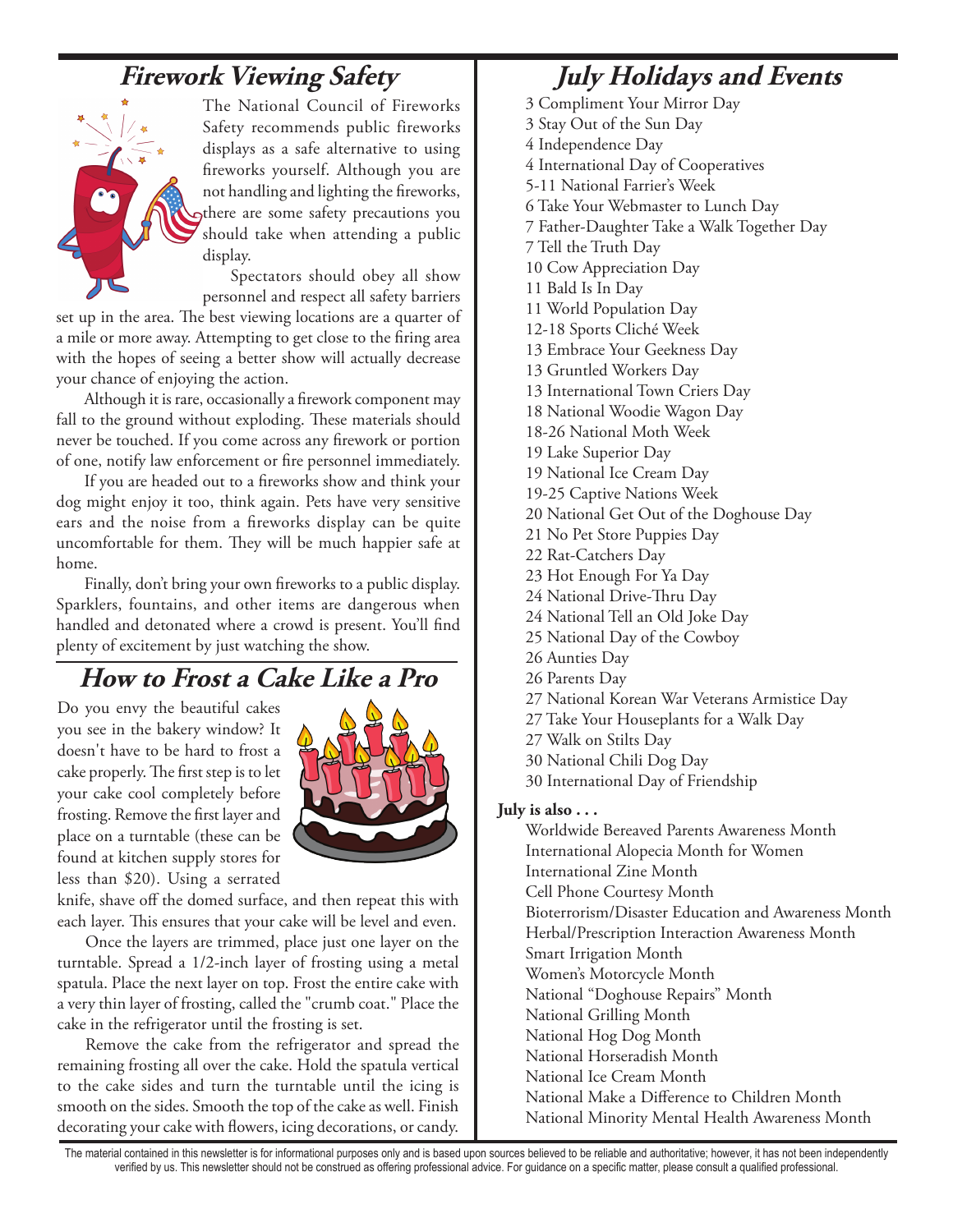# PacBlog

### **3 Things Your Employees Should Know About Information Security**

PacBlog is the monthly web log of Pacific Records Storage To read this month's installment, please click the title below.

#### [http://pacific-records.com/3-things-your-employees-should](http://pacific-records.com/3-things-your-employees-should-know-about-information-security)[know-about-information-security](http://pacific-records.com/3-things-your-employees-should-know-about-information-security)

You may also access the PacBlog at the URL below. There you will find this month's installment along with archives of previous installments.

**http://pacific-records.com/category/pacnews**

## **Quick Tips: Home**

It can be a challenge to keep your home cool during the hot summer months. Your best bet is to keep doors and windows closed during the day to keep the cool air inside. If you are struggling to keep your home cool, however, you can place a window fan on the downwind side of the house facing out. With this technique, there should be a window open in each room and all interior doors should be open to allow air flow. This added ventilation can help cool your home.

*"The privilege of a lifetime is being who you are." — Joseph Campbell*

#### **Do You Want To Win A \$25 VISA Gift Card?**



Each month we'll give you a new challenge of some type. All those

who reply with a correct answer are eligible to win. At the end of the month we'll draw a lucky name.

Here is this month's challenge:

**Last Month's Answer to:** *What farm animal keeps the best time?* Balloons fear what type of music ?

**Last month's Winner: Diana Martinez "A Watchdog."**

Email your answer to **info@pacific-records.com**

### **By the Numbers: Summer Vacations**

- Just over 45 percent of Americans take a summer vacation each year.
- The average American travels about 560 miles round trip on their vacation each summer.
- About 91 percent of summer vacations are made in personal vehicles, and only 7 percent are taken by air travel.
- The top travel destinations are Florida (19 percent), California (15 percent), New York (10 percent), and North Carolina (9 percent).
- The beach is visited by 45 percent of travelers in the summer, making it the most popular type of destination each year.

#### *Sources: Equation Research, Harris Interactive*

*"Your time is limited, so don't waste it living someone else's life." — Steve Jobs*

# **Quick Tips: Green Living**<br>Keeping under the speed limit will help you burn less gas and

increase your miles per gallon. Your gas mileage will be better if you avoid sudden starts and stops. You should also avoid revving your engine. Not only is this more energy efficient, but it is also safer for you and the drivers around you.



You must pinky-swear to never reveal our company secrets. That's the cornerstone of our new information security program.

# 3 months FREE secure Destruction service

*Get 3 months of free Secure Destruction service when you sign up for a new Secure Destruction account with a one-year agreement. Just mention this coupon! Email info@pacific-records.com for more information.*